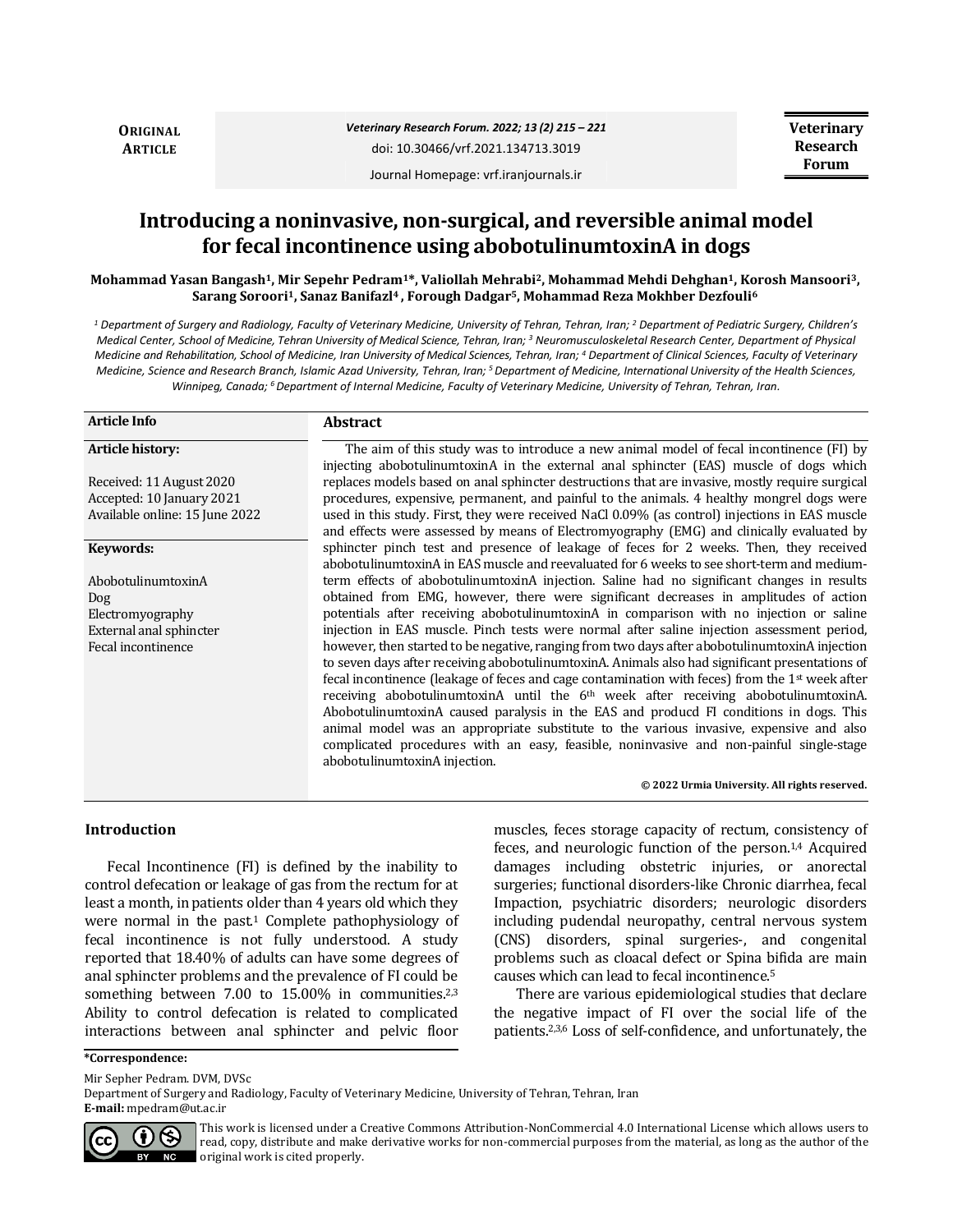secrecy attached to this disorder can lead to a variety of mental, social, and physical health issues.<sup>6</sup> Financial pressures over the patient and societies are other important issues that play a crucial role in patient management. For example, a study reported that 400 million US dollars are spent on adult diapers and about 1.50 to 7.00 billion US dollars are spent on care and treatment of the affected patient.<sup>3</sup> Considering all of the mentioned aspects of FI, clinicians and researchers all around the world are seeking for the best treatment and cure for fecal incontinence. They led to a lot of options such as medical treatment, physiotherapy, and surgeries, however, none of these options introduced a perfect, pleasant and choice treatment for fecal incontinence.<sup>7-9</sup> Still, there are a lot of researches conducting on the subject of FI and specially focusing on animal trials.

Animal models for fecal incontinence are mainly based on anal sphincter destructions by blade or electrosurgery, caudal spinal or peripheral nerves (for example pudendal, pelvic, or cranial rectal nerve) damages, anal fistulas, anal sphincter complete resections, diabetic neuropathies, and a combination of nervous and muscular damages.<sup>10</sup> We believe these methods are invasive, some of them require surgical procedures which can produce pain in the objects and could be expensive for the researcher, and can lead to irreversible damages which can leave the animal incontinent after the end of the study, and raises the likelihood of euthanasia in objects. Therefore, we decided to plan and evaluate a new animal model by means of injecting abobotulinumtoxinA into the external anal sphincter (EAS) muscle of dogs which is believed to be noninvasive, less expensive, easy to be applied and most importantly with no deteriorating or fetal damages to the animals.

## **Materials and Methods**

**Animals.** Four healthy mongrel male dogs (Adult weight 25.00 - 27.00 kg; 16 weeks old) with no clinical signs of musculoskeletal disorders were used in this study. All of the objects were neurologically examined by two small animal surgeons and no sign of any neurological problem or lameness was evident. Complete hematological and biochemistry studies were performed for each dog and no abnormal finding was reported on blood samples. The dogs were housed individually in cages at the research kennel of Companion Animal Hospital of the University of Tehran with free access to water and were fed twice a day with commercial dry-foods. Antiparasitic therapy by bathing with lindane solution (Gilaranco, Rasht, Iran) and subcutaneous injection of ivermectin  $(1.00 \text{ mg kg}^{-1})$ ; Alfasan, Woerden, The Netherlands) were performed. Also they were treated with a single dose of oral praziquantel (50.00 mg per 10.00 kg of body weight; Bayer AG, Leverkusen, Germany) and also underwent two injections

with four weeks intervals polyvalent (Bioveta, Prague, Czech Republic) and Biocan R rabies vaccines (Bioveta). All experimental procedures followed the Guidelines on Ethical Standards for experiment in animals and carried out according to a protocol approved U.S. National Institutes of Health ''Guide for the Care and Use of Laboratory Animals'' and approved by research committee of Faculty of Veterinary Medicine of University of Tehran (Approval No. 28885/6/17).

For the first 8 weeks, objects were housed under the care of two vets to get familiar and adapted to the new place and conditions. During that time animals were walked outdoor twice a day on an exact time (9:00 a.m. and 6:00 p.m.) in order to teach them defecate outside of the cages. Before they learn where to defecate, they were observed during the day and whenever they tried to take the position of defecation they were guided outside of the cage toward the yard to teach them not to defecate inside the cages. Finally, by the week 4, all of the animals were trained to defecate outside of the cage. Dogs were defecated once a day, mostly during the morning walking sessions. To test the habit the dogs kept three times indoor for the duration of 30 hr and they successfully did not defecate inside the cages.

**Study design.** In This study we tried to stimulate caudal rectal nerve branch of pudendal nerve-which innervates EAS- by means of bipolar needle electromyography or (EMG) placed over the anatomical position of pudendal nerve. Contraction force was recorded by means of a 0.50-cm electrode over the belly of muscle and reference electrode over the inactive region of the perineum (Fig. 1).



**Fig. 1.** Perineal view in the EMG test in dogs. A: The point of insertion of bipolar needle-EMG over the anatomical position of the pudendal nerve (hatched line). B: The point of insertion of "Ground electrode". C: The position of placement of "Reference electrode" over the inactive region of the perineum, and D: The "Active electrode" positioned over the belly of external anal sphincter muscle.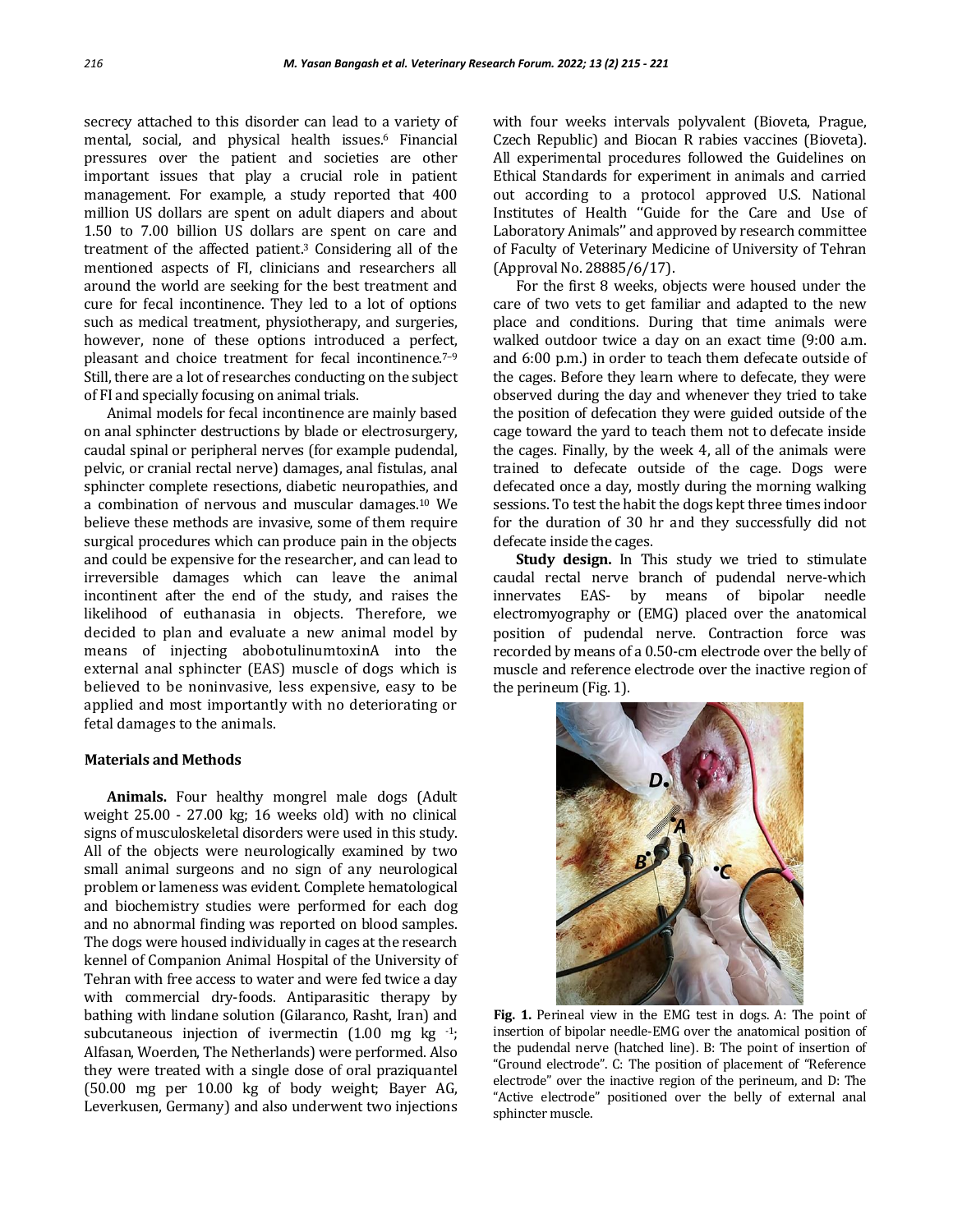**Induction of fecal incontinence using abobotulinumtoxinA.** Our hypothesis for inducing fecal incontinence was to paralyze external anal sphincter muscle (EAS) by injecting the toxin. The evaluations were based on needle electromyography (EMG) of EAS and clinical signs of fecal incontinence in each subject after injection of abobotulinumtoxinA in comparison with NaCl 0.09% (IPPC Co., Tehran, Iran) injection (as control group). As it was mentioned dogs were housed and trained for 8 weeks not to defecate inside the cages. At the beginning of week 9, dogs were ready to receive saline and then abobotulinumtoxinA injections.

**Stage one: Saline administration and evaluations**. Day 1) All of the dogs were clinically and neurologically examined by two small animal surgeons initially to assure their general health. Positive anal sphincter pinch test was confirmed in all four dogs. Compound muscle action potential (CMAP) test using EMG unit was performed to confirm the normal activity of EAS muscle by stimulating caudal rectal nerve branch of pudendal nerve in each dog before any intervention and injection. A total volume of 1.50 mL NaCl 0.09% was injected in EAS muscle using Ambu© Neuroline Inoject EMG Needle (1.50"x 26-G); The needle had a wire which could conduct the electrical stimulations and was connected to EMG unit. We decided to inject 0.25 mL in 2, 4 (potential neuromuscular endplates), 8, and 10 (opposite to the endplates) o'clock of EAS muscle and 0.125 mL in 12, 3, 6, and 9 o'clock to cover all the remaining length of EAS muscle. Injection sites were confirmed by the maximum stimulation gained by the Ambu© Neuroline needle (Ambu A/S, Copenhagen, Denmark) just before injection (Fig. 2) CMAP test was performed after injection.



**Fig. 2.** Perineal view of dogs during injections of saline and abobotulinumtoxinA. A: The insertion point of Ambu©Neuroline Inject EMG needle as the cathode electrode over the belly of external anal sphincter. B: The point of insertion of anode electrode in midline, and C: The point of insertion of ground electrode.

Day 7 and 14) Neurological examination, anal reflex and CMAP test were performed for each dog. From the 1st day to day 14 all of the animals were walked outdoor twice a day at an exact time (9:00 a.m. and 6:00 p.m.). Leakage of feces from the rectum in each dog and defecation inside the cages were recorded if any. All of the neurological examinations were performed without sedation, and injections and CMAP tests were performed under deep sedation with intramuscular injection of ketamine (10.00 mg kg -1 , Alfasan) and xylazine 1.00 mg kg -1,Alfasan). Day 15-21) Dogs were free to recover from the first injection.

**Stage two: AbobotulinumtoxinA administration and evaluation.** Day 22) All of the objects were clinically and neurologically examined by two small animal surgeons. The objects were all healthy and normal. Positive anal sphincter pinch test was confirmed in all four dogs. Compound muscle action potential (CMAP) test using EMG unit were performed to confirm the normal activity of EAS muscle by stimulating the caudal rectal nerve in each dog before any intervention and injection of abobotulinumtoxinA. 250 - 300 IU of abobotulinumtoxinA (Dysport®; Ipsen Biopharmaceuticals Ltd., Wrexham, UK) in a total volume of 1.50 mL was injected in EAS of each dog. The dilution protocol and amount of abobotulinumtoxinA injection were on the basis of the description in the official prescribing information paper for Dysport®, provided by IPSEN Biopharmaceuticals, Inc.; available on both drug package and Dysport® website).<sup>11</sup> Total volume of 1.50 mL abobotulinumtoxinA was injected in EAS muscle using Ambu© Neuroline Inoject EMG Needle (1.50 inch length, 26-G); 0.25 mL in 2, 4 (potential neuromuscular endplates), 8, and 10 (opposite to the endplates) o'clock of EAS muscle and 0.125 mL in 12, 3, 6, and 9 o'clock to cover all the remaining length of EAS muscle (Fig. 2). Injection sites were confirmed by the maximum stimulation gained by the Ambu© needle just before injection. CMAP test was performed after injection. Day 30 and 37) Neurological examination, anal reflex and CMAP test were performed for each dog. From day 22 to day 37 all of the animals were walked outdoor twice a day at an exact time (9:00 a.m. and 6:00 p.m.). Leakage of feces from the rectum in each dog and defecation inside the cages were recorded if any. Although dogs after receiving saline were evaluated for 2 weeks, we decided to keep dogs for an extra 4 weeks after receiving abobotulinumtoxinA to evaluate the medium-term effects of abobotulinumtoxinA. Care of the dogs from day 38 to 65 was the same as the first 2 weeks after abobotulinumtoxinA injection and on day 65 final neurological examination, anal reflex and CMAP test were performed for each dog. It is important to mention that EAS pinch test was performed every day during the study and the presence of contraction of EAS was scored as 1 and the absence of contraction was considered as 0. These daily evaluations were done to observe the exact day of disappearance of (if happened)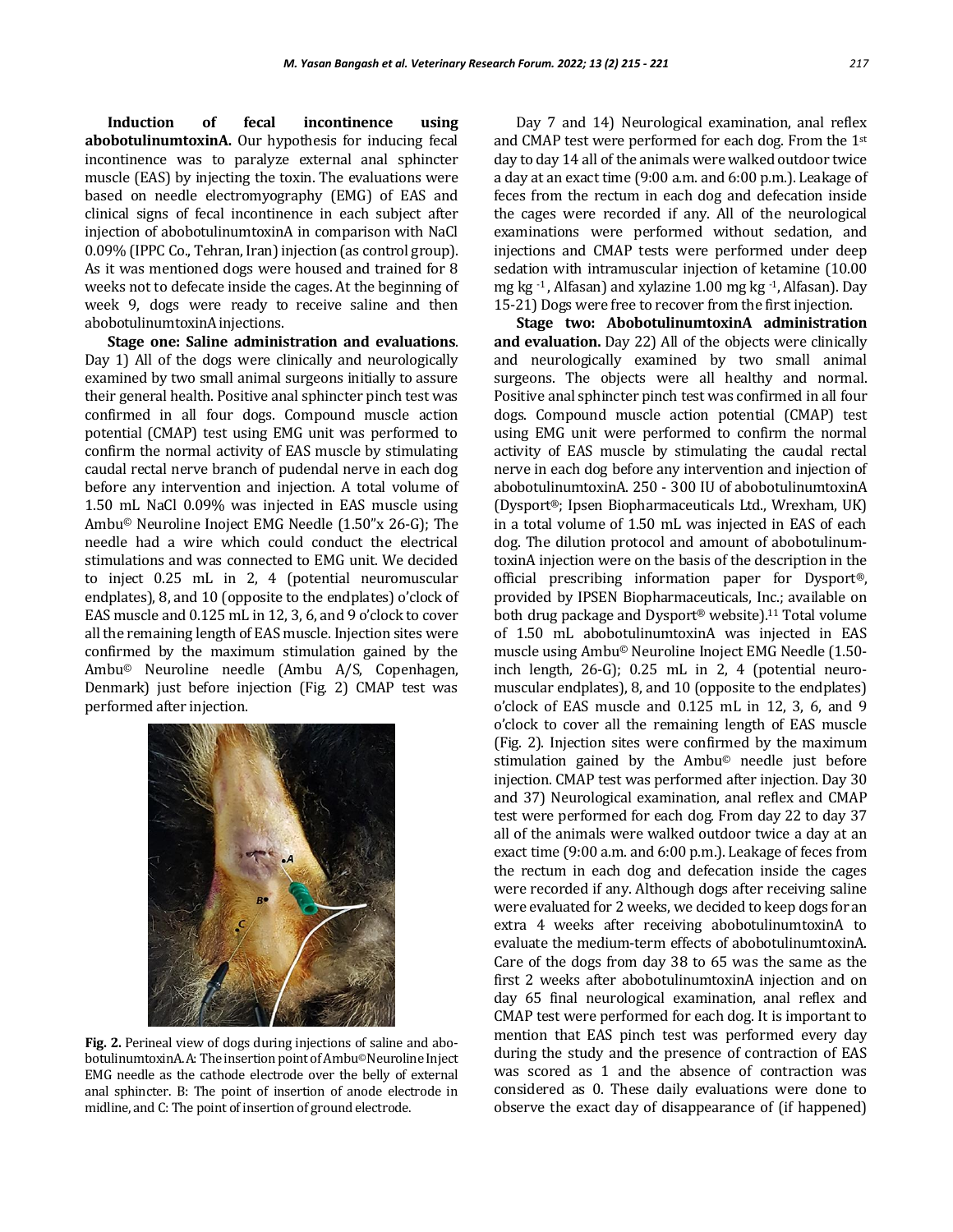EAS contraction, however, the days zero, one, seven, fourteen, twenty-two, thirty, thirty-seven, and sixty-five (in which we also performed EMGs) were considered as checkpoints for statistical analysis of data obtained from EAS pinch test.

**Statistical analysis.** Data obtained were analyzed by means of IBM SPSS Software (version 21.0; IBM Corp., Armonk, USA). The Average values of each group were expressed as mean  $\pm$  sem. The repeated measurements ANOVA, *t*-test, Friedman and Wilcoxon were used for the analysis of parametric and non-parametric data. A p-value less than 0.05 was statistically significant.

### **Results**

**Neurological examination and anal reflex test results.** All of the animals were neurologically examined during the study and no sign of any neurological impairment or disease were observed before and after interventions. Gait and weight bearings were all normal, no sign of any muscle atrophy and lameness were present on both hindlimbs after the injections. No sign of scoliosis was evident in the caudal lumbar and sacral vertebral region after saline and abobotulinumtoxinA injection. The tail was not paralyzed in any of the animals after saline or abobotulinumtoxinA injection. Anal reflex and contraction of EAS were assessed by pinching EAS of each animal every day. Pinch tests were positive in all of the objects before and after saline injections, however, after injection of abobotulinumtoxinA, pinch tests started to be negative, ranging from two days after injection (two dogs) to 7 days after injection (First dog on 5th day and the last one on the 7th day after injection). Saline injection showed no significant difference in EAS pinch test before, 1 week and 2 weeks after saline injection. Statistical analysis of data obtained showed that the EAS pinch test was negative and significantly decreased ( $p < 0.05$ ) from the first week after abobotulinumtoxinA injection in comparison with no injection and saline injection. EAS pinch test negative results continued to be the same until 6 weeks after abobotulinumtoxinA injection ( $p < 0.05$ ). Finally, the comparison between saline and abobotulinumtoxinA injection groups were done by analyzing the data obtained 2 weeks after each substance injection. Results showed that abobotulinumtoxinA injection showed negative EAS pinch test results in comparison with saline injection; which was statistically significant  $(p < 0.05)$ .

**Electromyography results.** Compound muscle action potential (CMAP) Test using needle EMG device was performed and amplitudes of action potentials of EAS muscle were recorded by a computer. Amplitudes were considered as parameters showing the impact of contractibility of EAS muscle. Amplitudes were assessed as follow: Before receiving any treatment (Day 0), after receiving saline as control treatment (Day 1, week 1, and

week 2 after treatment) and after receiving abobotulinumtoxinA (Day 1, week 1, week 2, and week 6 after treatment). As it is shown in Table 1 there were two amplitude data for each dog in each session which were representing the results after stimulation of the left and right caudal rectal nerve branches of pudendal nerves innervating left and right side of EAS muscle, respectively. Statistical analysis showed that there was no significant decrease in amplitude of EAS in a two-week period after treatment with saline (amplitudes were  $1,062.03 \pm 91.50$  $\mu$ V before receiving any treatment, 1,684.47 ± 186.43  $\mu$ V one day after saline injection,  $1,294.04 \pm 131.00 \mu V$  one week after saline injection and  $1,221.92 \pm 205.98 \mu V$  two weeks after saline injection;  $p > 0.05$ ). In contrast, there were highly significant decreases in amplitude after treatment with abobotulinumtoxinA-both in 2-week period after injection and 6-weeks period after injection-in comparison with no treatment (amplitudes were 1,062.03 ± 91.50 µV before receiving any treatment, 876.47 ± 102.66 µV one day after abobotulinumtoxinA injection, 339.86 ± 103.11 µV one week after abobotulinumtoxinA injection, 391.05 ± 44.41 µV two weeks after abobotulinumtoxinA injection, and  $145.25 \pm 45.96$  µV four weeks after abobotulinumtoxinA injection; *p* < 0.05). Finally, a comparison of amplitudes between abobotulinumtoxinA and saline (as control injection) showed that there was a significant decrease after receiving abobotulinumtoxinA compared to saline group. This decrease in amplitude was statistically confirmed in both point-topoint periods comparisons [(1 week after saline injection  $(1,294.04 \pm 131.00 \text{ } \mu\text{V})$  vs. 1 week after abobotulinumtoxinA injection (339.86 ± 103.11 µV; *p* < 0.05); 2 weeks after saline injection (1,221.92  $\pm$  205.98  $\mu$ V) vs. 2 weeks after abobotulinumtoxinA injection (391.05 ± 44.41 µV); *p* < 0.05)] and analysis of whole period of study, which means effects during the whole period after saline and abobotulinumtoxinA injections (Final mean amplitude was 145.25 ± 45.96 µV; *p* < 0.05), (Fig. 3).



before treatment and time points after treatment with saline and abobotulinumtoxinA (Bot.).

\* indicate significant decrease in amplitudes (*p* < 0.05).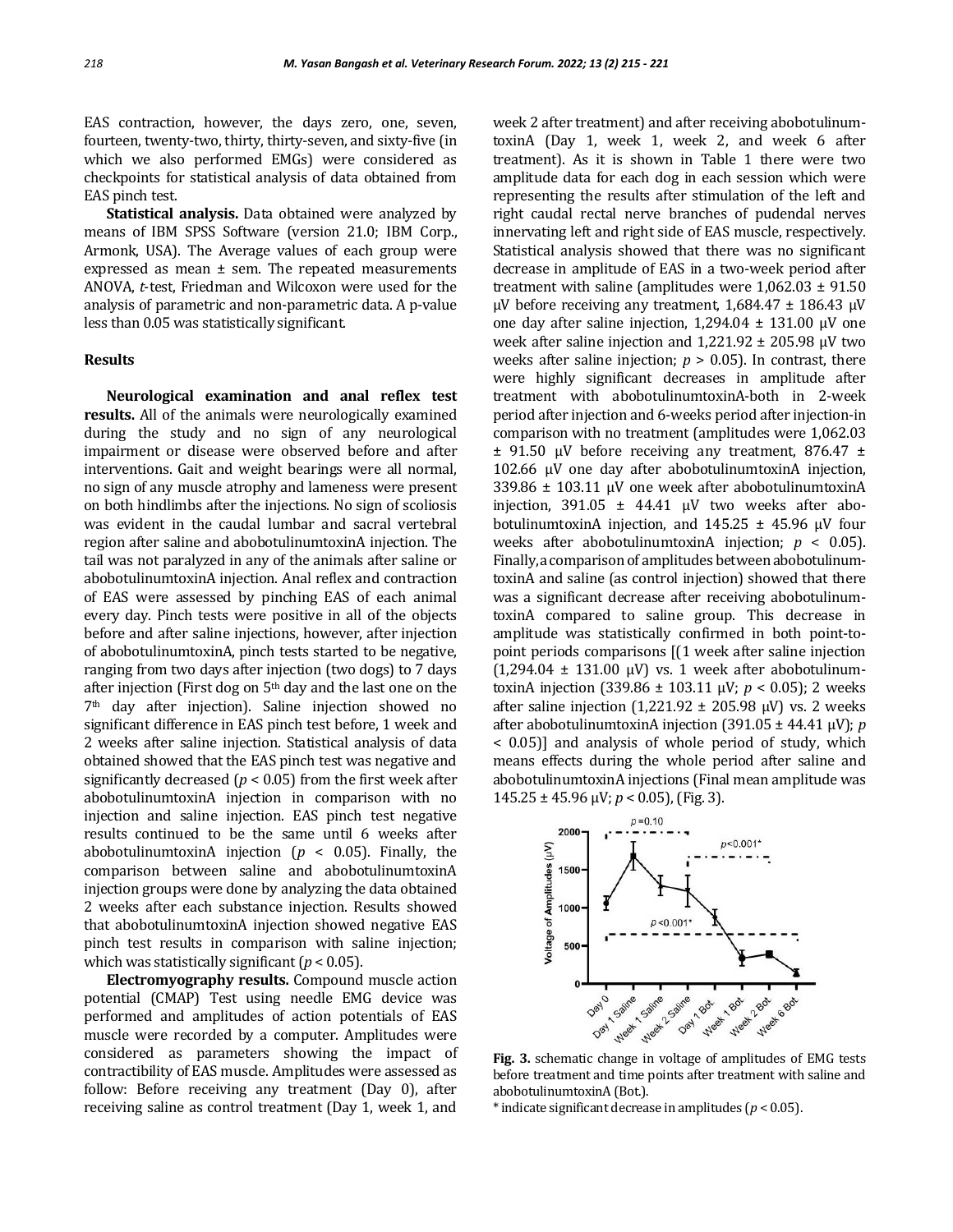| Case |                                    | Day 0    | Time after saline injection |          |          | Time after abobotulinum toxinA injection |        |         |         |
|------|------------------------------------|----------|-----------------------------|----------|----------|------------------------------------------|--------|---------|---------|
|      |                                    |          | 1 day                       | 1 week   | 2 weeks  | 1 day                                    | 1 week | 2 weeks | 6 weeks |
|      | R <sup>1</sup>                     | 928.40   | 1.492.70                    | 1.435.50 | 1.107.50 | 842.60                                   | 616.30 | 210.60  | 32.21   |
|      | $L^2$                              | 1,365.30 | 2,512.30                    | 1.320.20 | 1.121.30 | 1.076.70                                 | 834.80 | 405.70  | 436.90  |
| 2    | R                                  | 1.014.30 | 1,560.30                    | 958.36   | 624.10   | 1.084.50                                 | 436.90 | 475.90  | 124.80  |
|      |                                    | 1,490.30 | 803.60                      | 1,560.40 | 2.496.10 | 1.310.10                                 | 425.30 | 569.50  | 202.80  |
| 3    | R                                  | 655.30   | 1,466.30                    | 1.047.56 | 741.20   | 764.60                                   | 31.210 | 390.10  | 124.20  |
|      |                                    | 1.014.20 | 2.301.40                    | 986.30   | 1.404.40 | 343.30                                   | 0.00   | 234.00  | 31.10   |
| 4    | R                                  | 990.80   | 1,622.30                    | 1.023.30 | 923.360  | 856.60                                   | 187.20 | 343.30  | 101.00  |
|      | ш.                                 | 1.037.70 | 1,716.90                    | 2.020.70 | 1,357.40 | 733.40                                   | 187.20 | 499.30  | 109.00  |
|      | $\sim$ $\sim$ $\sim$ $\sim$ $\sim$ | .        | .                           |          |          |                                          |        |         |         |

**Table 1.** Amplitudes ( $\mu$ v) of action potentials of EAS muscle after stimulation pudendal nerve.

<sup>1,2</sup> Right and left rectal nerve branch of pudendal nerve, respectively.

**Clinical signs of incontinence.** The animals were kept for 8 weeks before the beginning of injections, they were trained not to defecate inside the cages. Four weeks before saline treatment it was confirmed that they usually defecate once in a day, especially in morning walking sessions. Meanwhile, contamination of the cages with feces was recorded twice a day and all of the animals kept their cages clean in the final 4 weeks before the beginning of injections. From the beginning of the injections, cleanliness or contamination of cages with feces was considered as a clinical sign of incontinence and feces leakage from the animals. After the injection of saline to external anal sphincter muscle, all of the animals kept their cages clean and no changes in habit of defecation were observed. For the first 3 weeks after saline injection, there were no changes in habit of defecation and animals were all continents. The ability to hold the feces was checked once after the first week of injection by keeping the animals 30 hr inside the cages and they successfully did not defecate inside the cages. However, after receiving abobotulinumtoxinA, behaviors were changed dramatically. A small amount of leakage of feces were observed in two animals just 2 days after receiving abobotulinumtoxinA. The other two started to leak feces from days 4 and 5 after receiving abobotulinumtoxinA. By the end if the first week after injections, all of the animals were clinically fecal incontinent. Cages were all contaminated with feces during the day, which obliged us to clean their cages three times a day. For statistical analysis of clinical fecal incontinence, contamination of cages and leakage of feces from each animal were scored as 1, and cleanliness of cages scored as 0 every day. Results showed that animals had significant presentations of fecal incontinence from the 1st week after receiving abobotulinumtoxinA ( $p$  < 0.05) until the 6<sup>th</sup> week after receiving abobotulinumtoxinA in comparison with EAS muscle saline treatment period (*p* < 0.05).

## **Discussion**

Animal studies have an important role in researches aiming to improve human health.<sup>12</sup> Although there are many controversies about whether the animal studies are appropriate predictors of human reactions to exposures or not, we cannot ignore this fact that animal model-based studies are still forming a great amount of health care studies.<sup>12,13</sup> There are a lot of important regulations for animal experiments all around the world and one of the most valid ethical guidelines is presented by Institutional Animal Care and Use Committee (IACUC). The IACUC declares that each protocol must include: A reduction in number of animals to be used, elimination or minimizing the pain and discomfort for the animal, a description of efforts used to find alternative method to painful procedures and a description of searches used to declare that the experiment does not duplicate previous researches.<sup>14</sup> Based on these important guidelines the authors of the present study tried to find an alternative and noninvasive fecal incontinent animal model, which can replace previous models producing a lot of pain and discomfort to the animals, and many of them require surgical interventions that produce irreversible damages to the animal and requires euthanasia at the end of the study consequently.

In the present study, we decided to find an alternative way to previous animal models of fecal incontinence by focusing on the pathophysiology and way of establishment of FI in the animals. As we figured out, all of the previous FI animal models were focusing on EAS muscle in order to eliminate this muscle or reduce and/or eliminate the contraction function of this muscle.<sup>10</sup> In order to achieve these targets some of the researchers tried to damage the EAS muscle by cutting EAS (single or multiple cuts), partial excision (25.00, 50.00, or 75.00% of EAS), or complete removal of the EAS.15–<sup>21</sup> Dogs, Rodents, and rabbits were the animal models used in this kind of study models.<sup>10</sup> Two studies tried to damage EAS by creating anal fistulas in pigs and rabbits. The aim of these two studies were the study of Fistula-In-Ano disease. They tried to make fistulas by passing stones through catheters, however, both of these animal models of fistula were led to damage to EAS muscle and induced FI.22,23 Some other researchers tried to focus on the elimination of function of EAS instead of removing it. Therefore, they tried to induce a neuropathic FI by damaging pudendal, pelvic or caudal rectal nerves. They adopted multiple methods like using vaginal or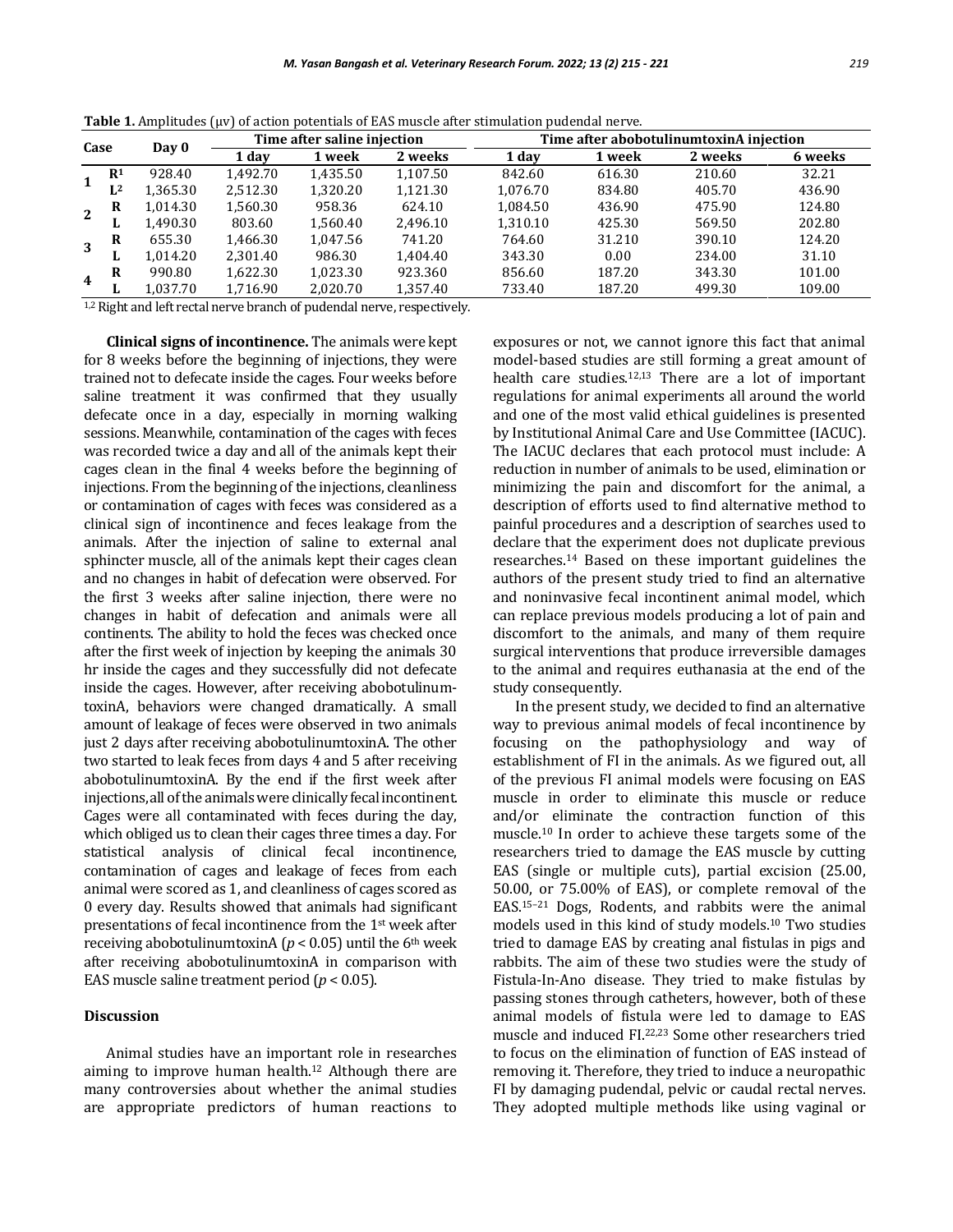intrapelvic balloons to induce pressure damage to pelvic floor muscles and their innervation, crushing or cutting the pudendal nerve or caudal rectal branch and finally inducing diabetic neuropathies leading to fecal incontinence.<sup>10</sup>

In the present study, we used abobotulinumtoxinA to remove the function of EAS. AbobotulinumtoxinA is one of the most reliable and common therapeutic forms of botulinum toxins mainly recognized with the trade name Dysport®. Botulinum toxins are protein complexes produced by anaerobic gram-positive Bacilli called *Clostridium botulinum*. <sup>24</sup> In 1950s Burgen and Vernon discovered that botulinum toxins presynaptically blocked the release of acetylcholine from motor nerve endplates and that was the main cause of toxification and death of many patients eating foods containing this toxin.<sup>25</sup> Nowadays scientists have realized that these toxins degrade N-ethylmaleimide-sensitive factor attachment protein receptor (SNARE) proteins in neuronal endings. This could prevent the attachment of vesicles containing acetylcholine and prevents the normal function of neuromuscular end-plates.24,25 In the 1970s Alan Scott introduced botulinum neurotoxin A as a therapeutic agent. He used botulinum toxin to weaken muscles for correction of strabismus and blepharospasm.<sup>26</sup> Therefore today, therapeutic use of botulinum toxins have a wide range from cosmetic uses for facial rejuvenation, treatment of muscular disorders like muscle stiffness or spasms, movement diseases such as cervical dystonia and torticollis, treatment of patients suffering urge urinary incontinence and every now and then researchers add a new treatment option by means of botulinum toxin to mentioned list.<sup>27</sup>

Considering the pathophysiology of the botulinum toxins, the fact that abobotulinumtoxinA can prevent EAS muscle actions, as the main target structure of almost all of the animal models of Fecal Incontinence, was our main hypothesis for this study. Previous studies on human patients showed that the duration of muscle relaxation after the injection of abobotulinumtoxinA could range from 2 to 6 months based on the site, the amount and the use of injection (cosmetics and muscle spasm treatment)28. However, similar studies in veterinary practice are sparse and there is no study focusing of the duration of EAS muscle relaxation after the injection of abobotulinumtoxinA in veterinary medicine. We believed that the period of muscle relaxation of EAS after abobotulinumtoxinA injection could be similar to the human patients, however, to completely confirm this period, long-term studies (at least 3-6 months) should be carried out. We selected dogs for this study because we had the option of manipulation of the defecation habit of the animals and used this behavior as a clinical parameter for assessing the effectiveness of abobotulinumtoxinA in fecal incontinence.

Our results showed that abobotulinumtoxinA could cause paralysis to the EAS and produced FI condition in dog models. We believed this animal modeling was very helpful for the researchers in the field of FI, especially those who aimed to eliminate the function of EAS muscle since it could provide both clinical signs of the disease and electromyographic data which could be statistically analyzed before and after manipulations during studies. And, finally it replaced the various invasive, expensive and also complicated procedures with an easy, feasible, noninvasive and non-painful single-stage abobotulinumtoxinA injection.

## **Acknowledgments**

This work was financially supported by research office of the Faculty of Veterinary Medicine of University of Tehran, Tehran, Iran, and their help and support is appreciated.

## **Conflicts of Interest**

The authors declare no conflict of interest.

## **References**

- 1. Paquette IM, Varma MG, Kaiser AM, et al. The American Society of Colon and Rectal Surgeons' clinical practice guideline for the treatment of fecal incontinence. Dis Colon Rectum 2015; 58(7): 623-636.
- 2. Whitehead WE, Rao SS, Lowry A, et al. Treatment of fecal incontinence: state of the science summary for the National Institute of Diabetes and Digestive and Kidney Diseases workshop. Am J Gastroenterol 2015; 110(1): 138-146.
- 3. Johanson JF, Lafferty J. Epidemiology of fecal incontinence: the silent affliction. Am J Gastroenterol 1996; 91(1): 33-36.
- 4. Rao SS, American College of Gastroenterology Practice Parameters Committee. Diagnosis and management of fecal incontinence. American College of Gastroenterology Practice Parameters Committee. Am J Gastroenterol 2004; 99(8): 1585-1604.
- 5. Saldana Ruiz N, Kaiser AM. Fecal incontinence Challenges and solutions. World J Gastroenterol 2017; 23(1): 11-24.
- 6. Meyer I, Richter HE. Impact of fecal incontinence and its treatment on quality of life in women. Women's Heal (Lond) 2015; 11(2): 225-238.
- 7. Oh HK, Lee HS, Lee JH, et al. Functional and histological evidence for the targeted therapy using biocompatible polycaprolactone beads and autologous myoblasts in a dog model of fecal incontinence. Dis Colon Rectum 2015; 58(5): 517-525.
- 8. Jarrett ME, Dudding TC, Nicholls RJ, et al. Sacral nerve